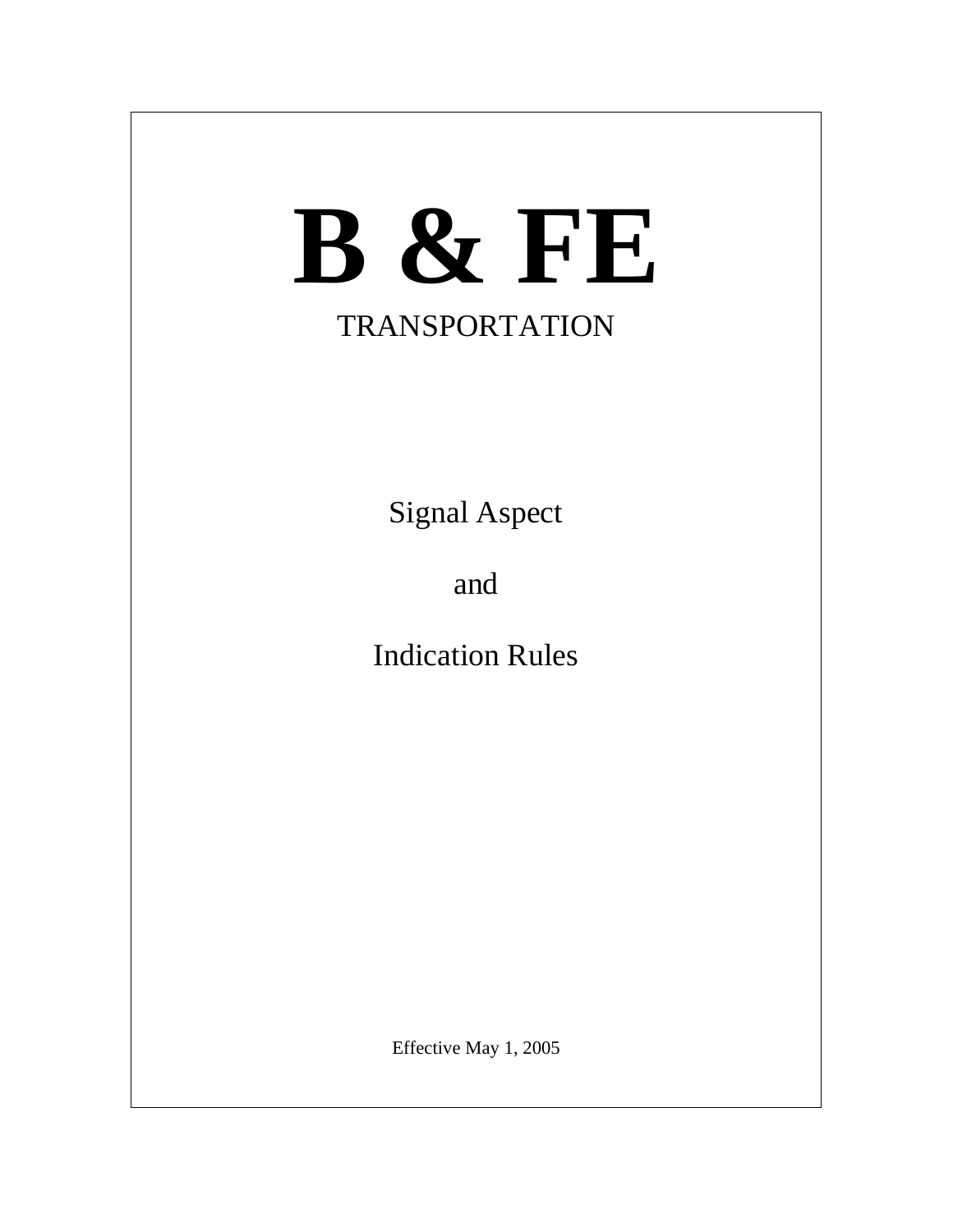| <b>RULE</b> | <b>ASPECT</b>                                                   | <b>INDICATION</b>                           |
|-------------|-----------------------------------------------------------------|---------------------------------------------|
| 292         | $\begin{matrix} \bullet \\ \bullet \end{matrix}$<br><b>STOP</b> | Stop                                        |
|             |                                                                 |                                             |
| 281         | ٥<br>$\sum_{i=1}^{n}$<br><b>CLEAR</b>                           | Proceed                                     |
| 285         | APPROACH                                                        | Proceed, prepared to stop at next<br>signal |
| 292         | <b>STOP</b>                                                     | <b>Stop</b>                                 |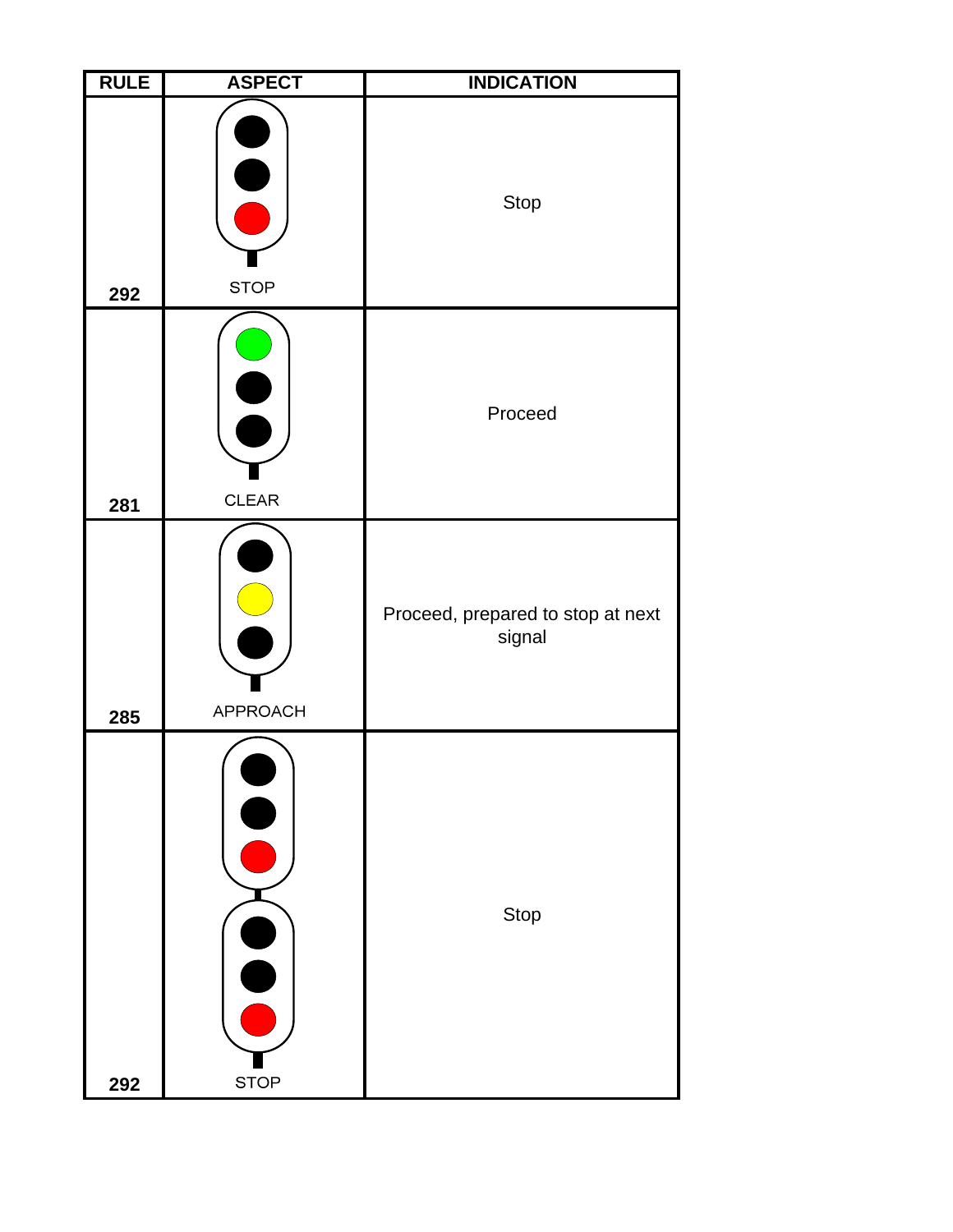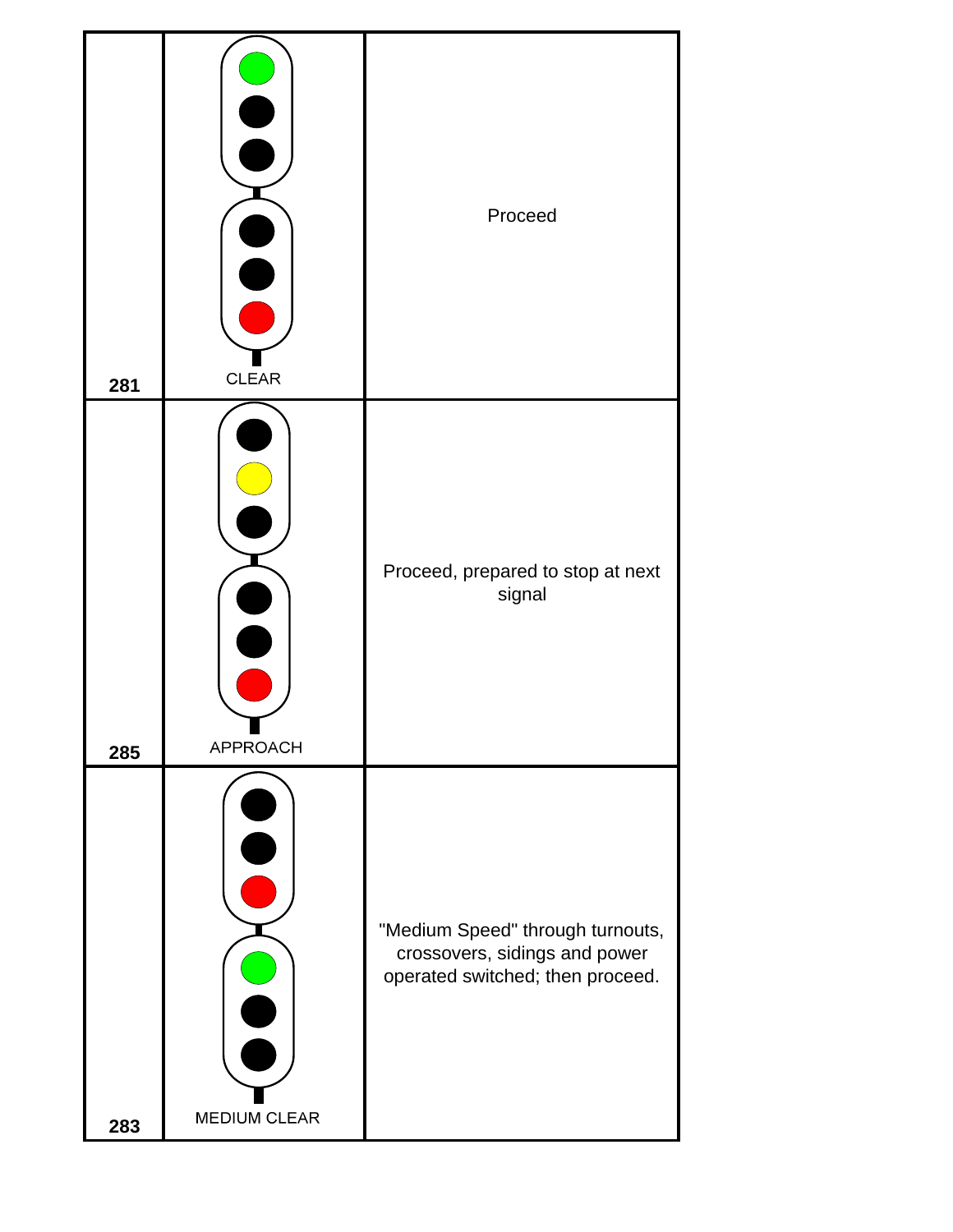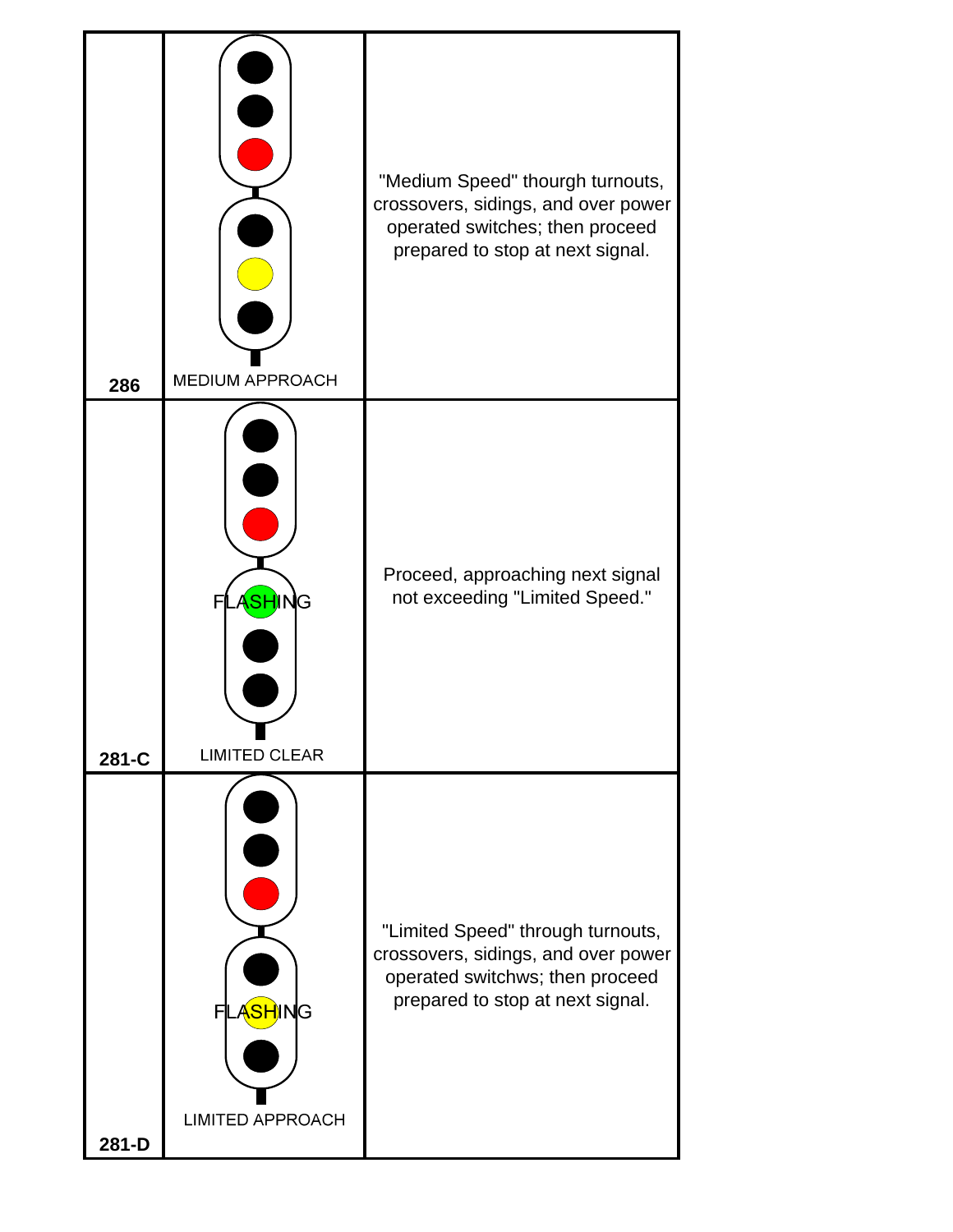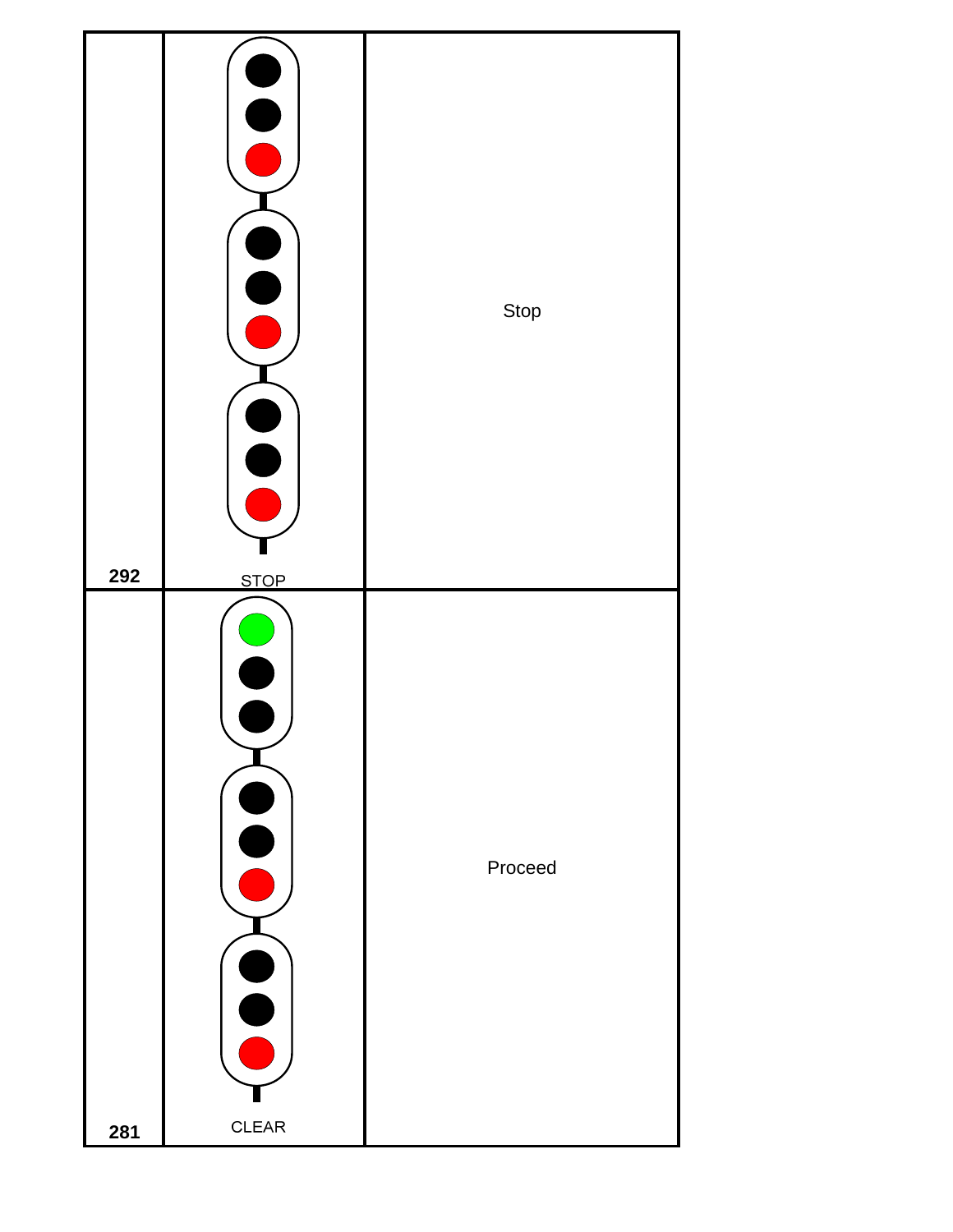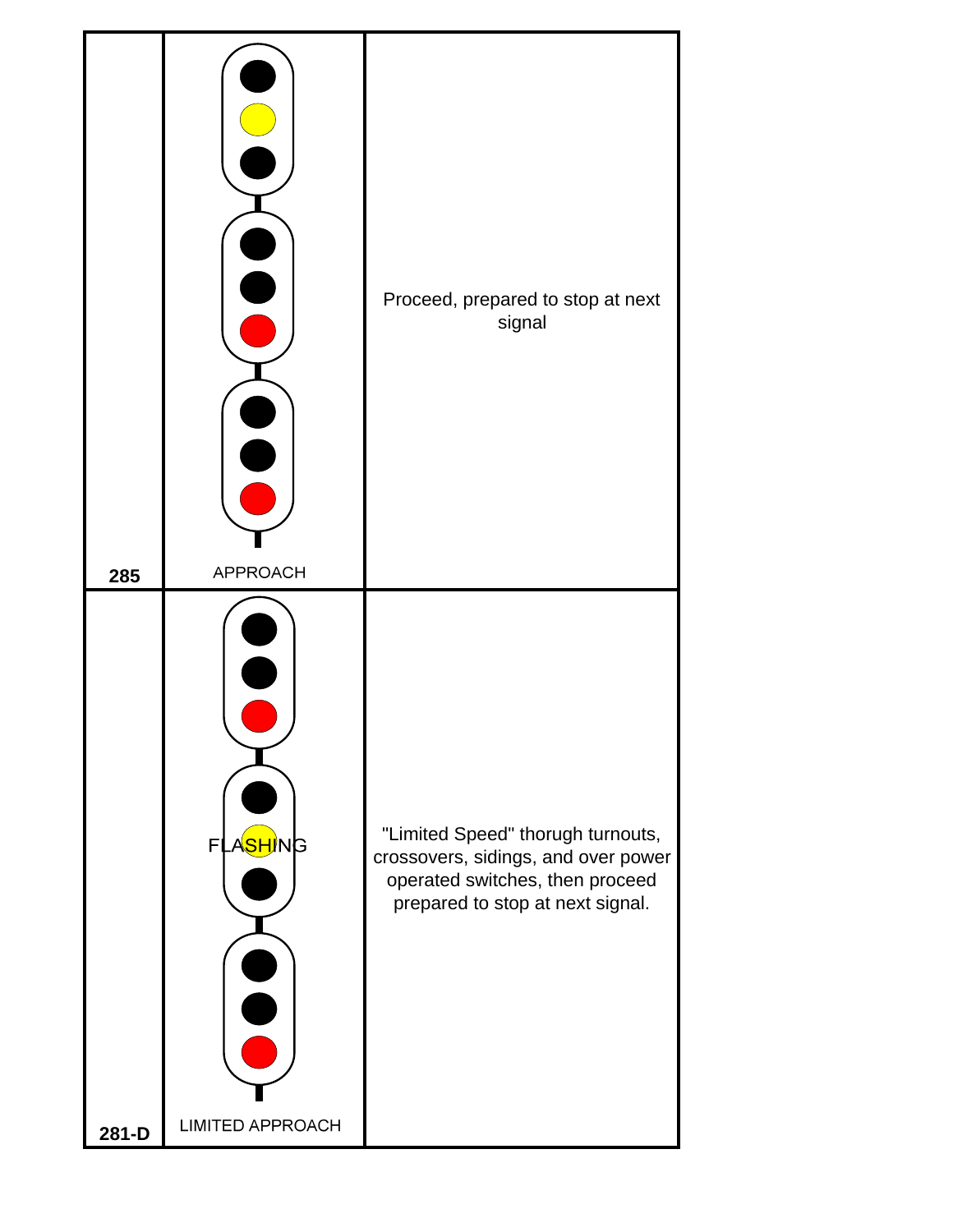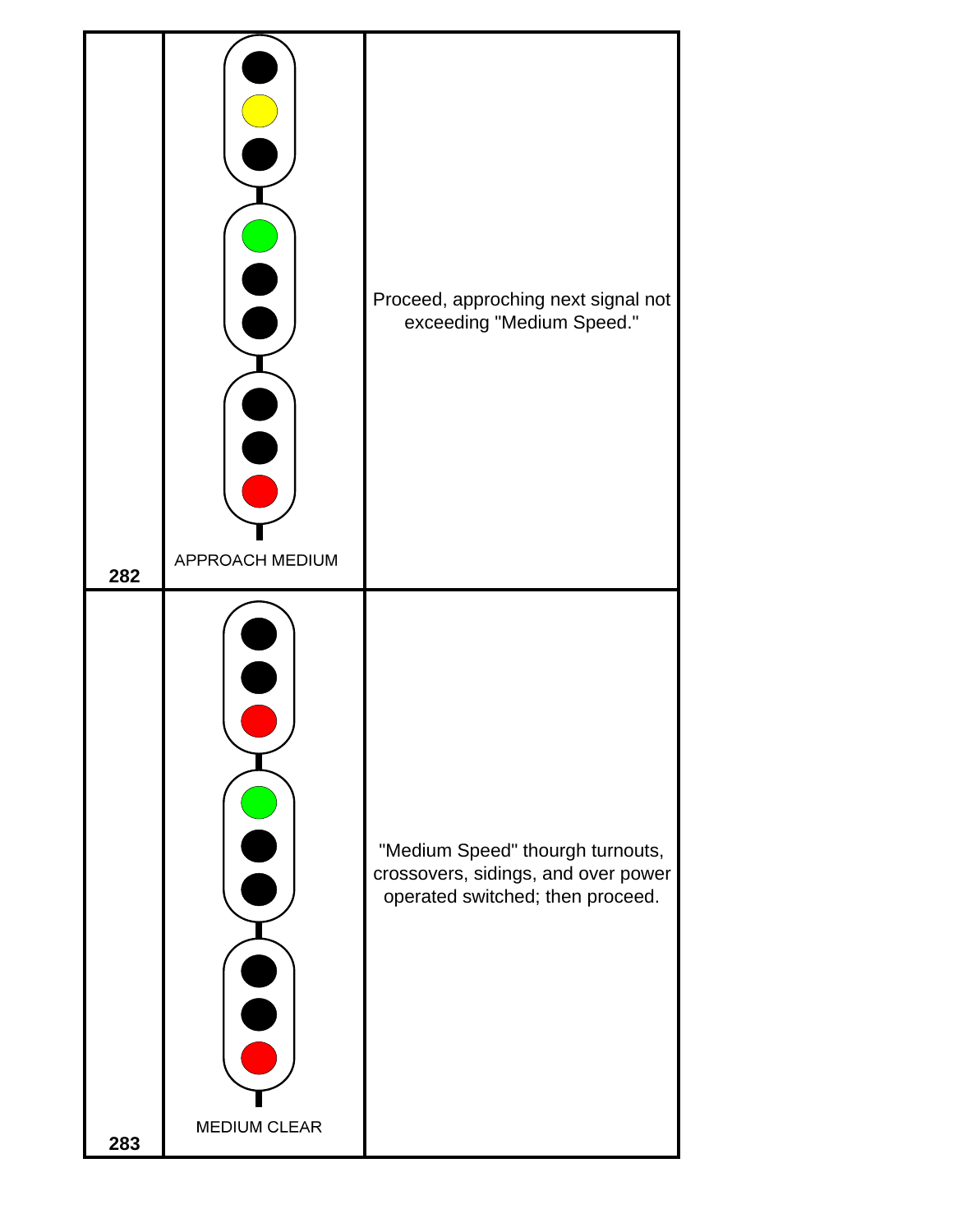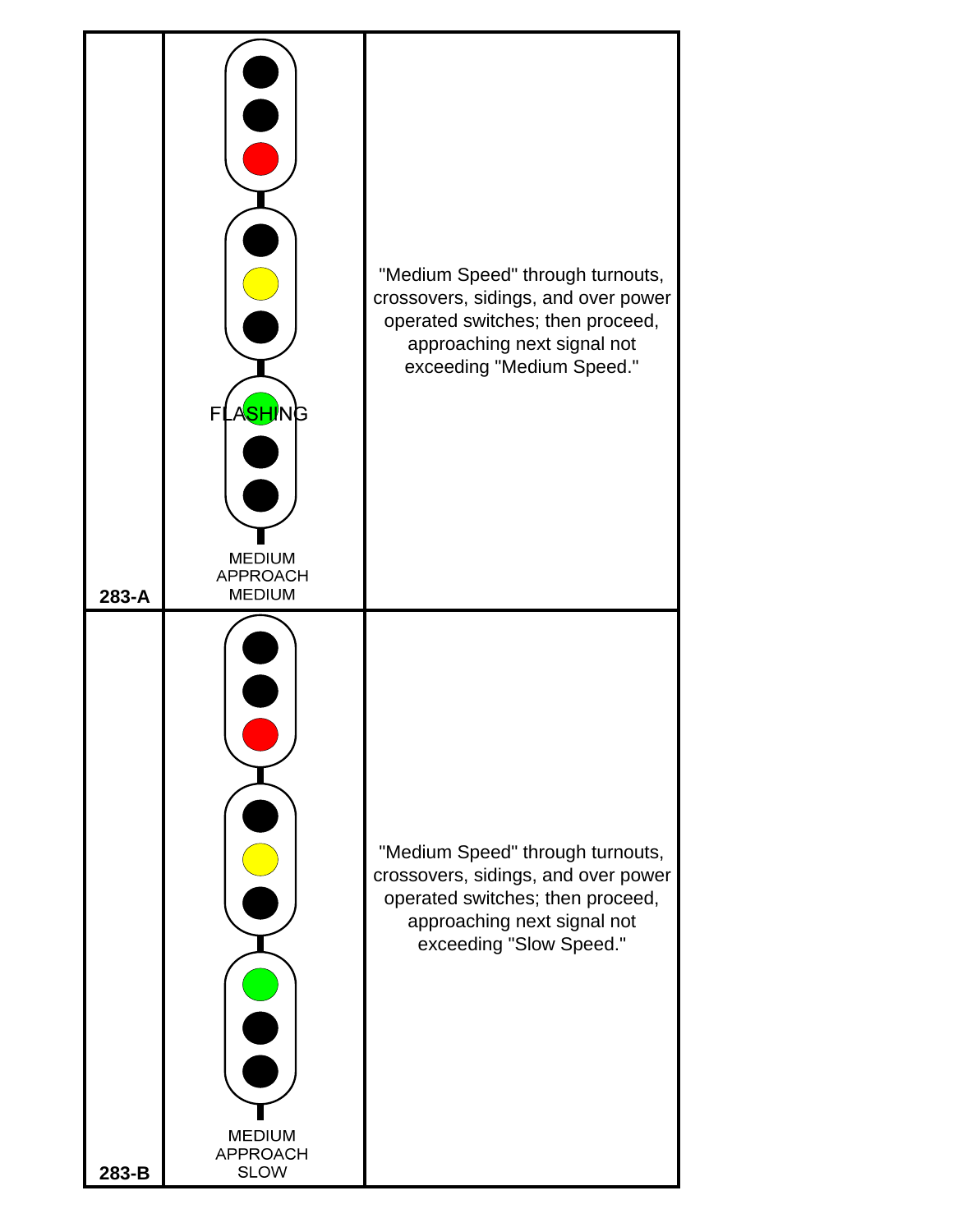